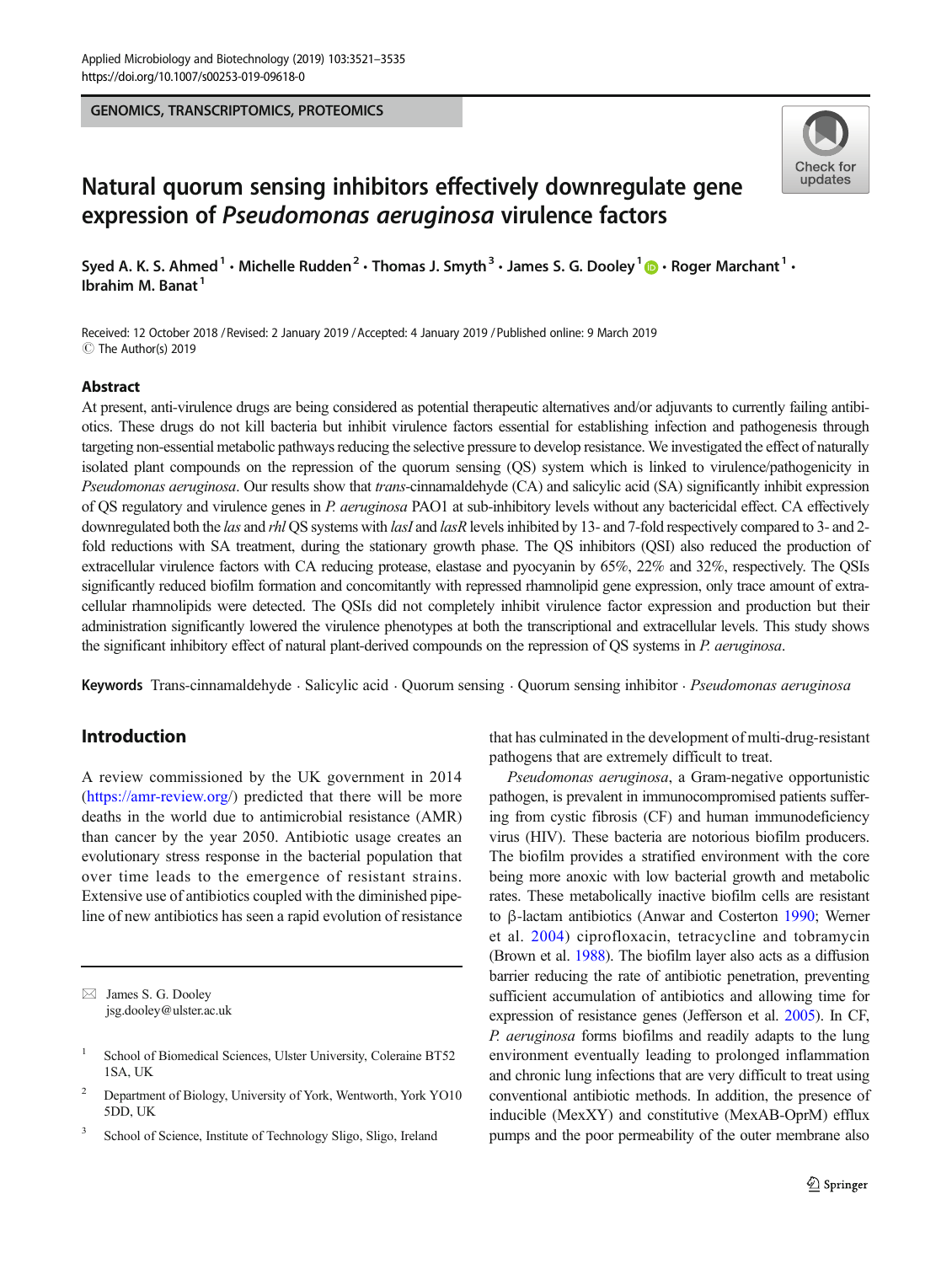contribute to the reduced susceptibility of P. *aeruginosa* to a broad range of antibiotics (Aghazadeh et al. [2014](#page-12-0), López-Causapé et al. [2017\)](#page-13-0). Effective treatment of P. aeruginosa is therefore becoming increasingly challenging with the bacterium showing resistance to even the third and the fourth generations of carbapenems and cephalosporins (Luna et al. [2013](#page-13-0); Patel et al. [2014](#page-13-0)). Therefore, it has become critical to find alternative therapies to successfully clear *P. aeruginosa* infections.

P. aeruginosa produces a variety of virulence factors, in a coordinated system, that are reported to enable host colonisation and adaptation (Valderrey et al. [2010](#page-13-0); Gellatly and Hancock [2013;](#page-13-0) Sousa and Pereira [2014](#page-13-0)). These virulence factors include the production of biofilm, pyocyanin, elastase and rhamnolipid and are under the control of a cell density-dependent signalling regulation known as quorum sensing (QS) (Stover et al. [2000](#page-13-0); Lee and Zhang [2014](#page-13-0); Sousa and Pereira [2014](#page-13-0)) The canonical QS system in P. aeruginosa includes the las and the rhl systems both consisting of LuxI type synthases (LasI and RhlI) which produce specific acyl homoserine lactone (AHL) molecules, N-(3 oxododecanoyl)-L-homoserine lactone  $(3$ -oxo-C<sub>12</sub>-HSL) and N-butanoyl-L-homoserine lactone  $(C_4$ -HSL). At sufficiently high bacterial concentrations, these AHL molecules then bind to the LuxR type receptors (LasR and RhlR) to form transcriptional activation complexes which regulate the transcription of various genes involved with virulence of P. aeruginosa (Papenfort and Bassler [2016\)](#page-13-0).

Interfering with this QS system through application of QS inhibitors (QSI) is a novel therapeutic target that has shown to effectively reduce virulence in opportunistic pathogens. The disruption of QS communication can be achieved through the enzymatic degradation of AHL molecules by lactonases, acylases and oxidoreductases or by using small structural molecules that inhibit the QS signal molecule from binding to its cognate regulatory protein (Morohoshi et al. [2009;](#page-13-0) Kalia [2013;](#page-13-0) Kisch et al. [2014](#page-13-0); Gupta et al. [2015\)](#page-13-0). A synthetic derivative of a furanone, compound C30 (C30F), has been shown to supress bacterial QS in mice lung models through interference with AHL production (Wu et al. [2004](#page-14-0)) and through attenuation of QS-regulated production of virulence factors (Hentzer et al. [2003](#page-13-0)). In the recent past, a range of plant compounds have shown to be effective as anti-QS and anti-biofilm agents (Musthafa et al. [2010](#page-13-0); Jayelakshmi et al. [2016;](#page-13-0) Ouyang et al. [2016;](#page-13-0) Luo et al. [2017\)](#page-13-0). Kim et al. [\(2015](#page-13-0)), using an in silico approach, predicted that natural gingerol could bind to the QS regulator LasR protein. They then demonstrated, using standard assays, a decrease in production of several virulence factors and biofilm formation following exposure to gingerol, consistent with interference of the binding of the cognate signal molecule,  $3$ -oxo-C<sub>12</sub>-HSL, to LasR. Moreover, access to crystal structure of LasI (Gould et al. [2004](#page-13-0)) and LasR (Bottomley et al. [2007](#page-12-0)) along with the availability of computer-aided programs like structure-based virtual screening (SB-VS) and molecular docking have been useful in identifying more compounds with potential anti-QS abilities.

A SB-VS experiment unlocked six drugs with LasR structural similarity including salicylic acid (SA), nifuroxazide and chlorzoxazone (Yang et al. [2009\)](#page-14-0). These compounds were able to significantly inhibit QS gene expression and phenotypes in P. aeruginosa. In another study, molecular docking results showed that a plant compound, trans-cinnamaldehyde (CA), was able to interact with the LasI substrate binding sites by forming hydrophobic and  $\pi$ -π bonds with phenylalanine-27 and 105, tryptophan-33 and a hydrogen bond with arginine-30 in the LasI synthase (Chang et al. [2014\)](#page-12-0). Since QS is related to several virulence mechanisms in P. aeruginosa, therefore the ability of compounds like SA and CA to interfere with the QS system can open the possibility of utilising these as effective anti-QS agents for controlling the pathogenic phenotypes of P. aeruginosa.

The QS system allows bacteria to adapt to changing environmental conditions at the population level, with the adaptation mediated at the transcriptional level via regulated expression of the QS genes in response to metabolic and environmental stimuli (Wagner et al. [2003;](#page-13-0) Scott and Hwa [2011](#page-13-0)). Understanding the transcriptional expression of the QS genes is therefore essential for understanding the physiology of the cell under QS inhibitory conditions. The current information on the ability of CA and SA to reduce QS activity in P. aeruginosa is very limited and has been mostly acquired through crude estimations of virulence proteins or by using high throughput microarray analysis for identifying changes to gene expression (Prithiviraj et al. [2005;](#page-13-0) Yang et al. [2009\)](#page-14-0). Therefore, in this study, we have used a very robust and MIQE (minimum information for publication of quantitative real-time PCR experiments) compliant reverse transcription quantitative PCR (RTqPCR) assay, a gold standard for low-medium throughput quantitative expression analysis, to study the changes in transcriptomic profiles when P. aeruginosa is subjected to CA and SA treatments at sub-inhibitory concentrations. To correlate the effects of the gene expression on the phenotypic profiles following QSI treatment, the QS-regulated virulence factors rhamnolipid, elastase, protease and pyocyanin were estimated.

## Materials and methods

## Bacterial strains and media

The fully sequenced and widely reported laboratory strain P. aeruginosa PAO1 (ATCC 15692) was used in the study. Overnight cultures were prepared from − 80 °C frozen culture stocks in a nutrient-rich LB broth at 37 °C under shaking conditions at 180 rpm. This culture was subsequently used to inoculate proteose-peptone-glucose-ammonium-salts (PPGAS) medium (Zhang and Miller [1992](#page-14-0)). The bacteria were cultivated in PPGAS medium at 1/5th MIC levels of 2.27 mM CA and 3.62 mM SA in either single or combination treatments. A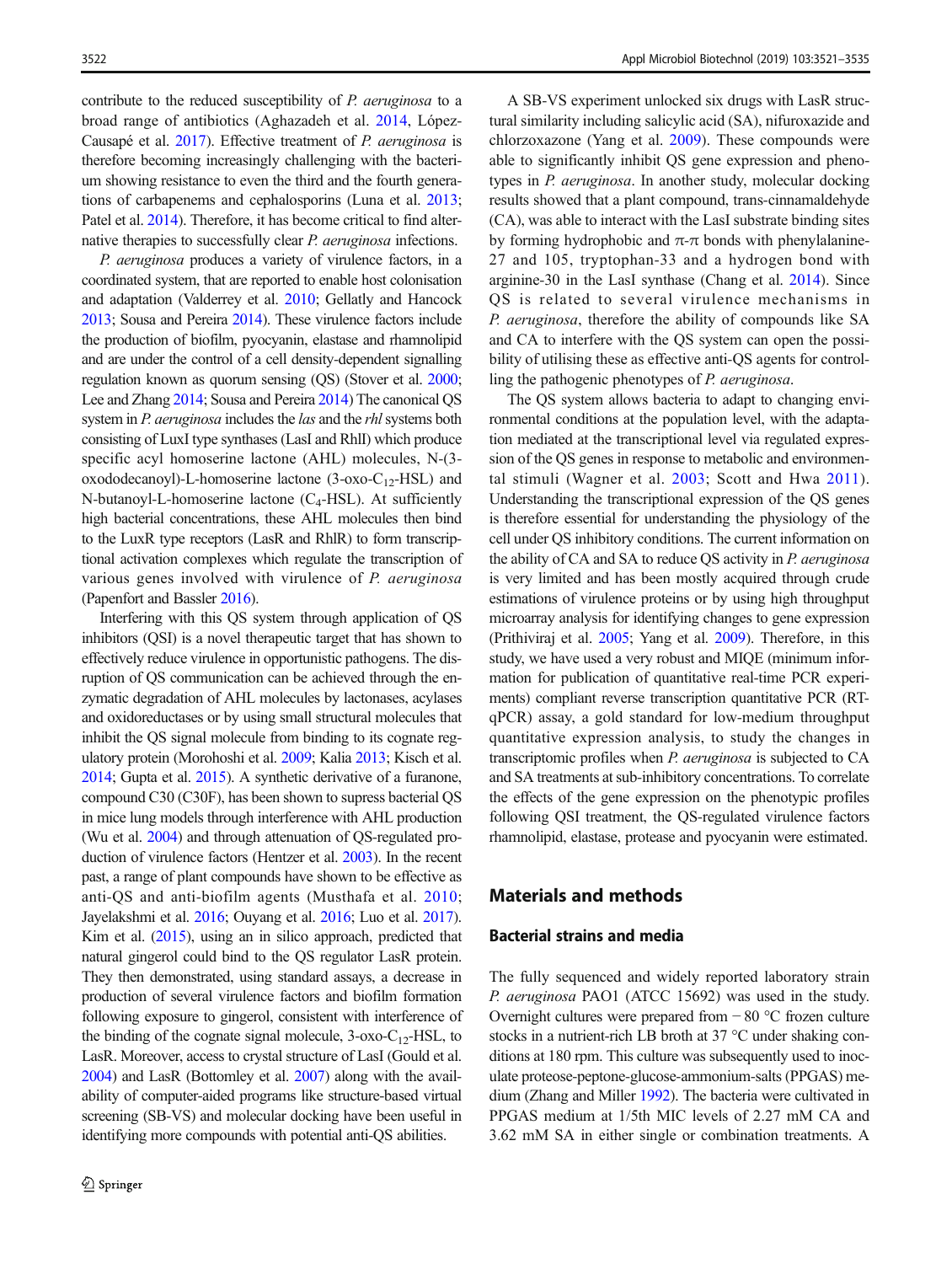positive control for QS was included using 10 μM C30F (Skindersoe et al. [2008](#page-13-0)). All experiments were carried out in biological triplicates. The experimental compounds were purchased from Sigma-Aldrich, UK, unless otherwise stated.

#### Minimum inhibitory concentration determination

The minimum inhibitory concentration (MIC) of the test inhibitors against P. aeruginosa PAO1 was determined using the resazurin microtiter plate assay (Elshikh et al. [2016\)](#page-12-0) which used the redox indicator resazurin that changed colour from blue to pink in the presence of viable cells. The MIC was determined as the concentration at which there was no colour change following 4 h incubation of the overnight cells with 0.015% resazurin.

#### RNA isolation and purity assessment

The cell pellets were collected from different growth phase cultures by spinning them at  $13,000 \times g$  for 2–3 min at room temperature and the RNA extracted using JetGene RNA Purification Kit (Thermo Fisher Scientific). The cells were lysed with occasional vortexing in a buffer solution with  $1 \times TE$  buffer, 15 mg/ml lysozyme and 20 mg/ml proteinase K (Promega). The samples were then transferred to a 2-ml Lysing Matrix A tube (MP Biomedicals) with β-mercaptoethanol containing RLT buffer (provided in the kit) for enhanced lysis. The contents in the lysing matrix tubes were then homogenised using the FastPrep™ FP 200 cell disrupter at speed 5.5 for 30 s. A double DNA-digestion treatment was done to ensure that the RNA was free of any genomic DNA (gDNA) contamination. The RNA isolated was quantified using the Nanodrop spectrophotometer with  $A_{260}$ A280 ratio of 1.8–2.1 being considered as pure. The integrity of the samples was checked by agarose gel electrophoresis for presence of two sharp distinct bands representing 23S and 16S rRNA. The integrity was further verified by analysing the samples in an Agilent 2100 Bioanalyzer where RNA Integrity Number (RIN) values greater than 8 were observed for all samples. The RIN is based on a numbering system from 1 to 10 with 1 being the most degraded and 10 being the most intact. The RNA samples were aliquoted and stored at − 80 °C.

## Reverse transcription quantitative polymerase chain reaction

First-strand cDNA was synthesised using Superscript™ Reverse Transcriptase II (Invitrogen). Each reaction mix contained DNase-treated RNA (500 ng), 20–250 ng random primers (Promega), 10 mM dNTPs and RNase free water to make to the reaction volume 15.6 μl. The reactions were heated at 65 °C for 5 min before adding 5× strand buffer, 0.1 M DTT and RNase inhibitor (RNAse out™ Invitrogen) in final concentrations of  $1\times$ , 10  $\mu$ M and 40 units, respectively. The reactions were incubated at 25 °C for 2 min before adding Superscript™ II

Reverse Transcriptase (200 units final concentration) (Invitrogen). The RT reactions were carried out at a series of temperature starting with 25 °C for 10 min, 42 °C for 50 min and 70 °C for 15 min. The first-strand cDNA synthesis was performed for all the biological triplicates from each time point. A negative reaction without reverse transcriptase was included in every run. All cDNA samples were stored at − 20 °C prior to use.

The cDNA synthesised was then used as a template for realtime PCR amplification using the ROCHE LightCycler LC480 system with a SYBR-Green probe. Since PCR efficiency is highly dependent on primer specificity, therefore a qPCR calibration curve was generated from each primer set using PAO1 gDNA. Only those primers which gave a calibration curve with a slope value between  $-3.1$  and  $-3.6$  that translated into amplification efficiencies of 90–110% were used for PCR quantification. The binding specificity of these primers were also validated post-amplification by generating a melt curve for each primer set with the presence of a single sharp peak eliminating the chances of any non-specific binding.

The qPCR 10  $\mu$ l reaction mix each contained 2× SYBR Green master mix (1 $\times$ ), forward and reverse primers (1  $\mu$ M), cDNA template and molecular grade water. Negative controls in form of –RT (no reverse transcriptase) and no template control NTC (no DNA template added) were included to rule out any contamination during the preparation process. A positive control in the form of gDNA was also included. The cutoff values for residual gDNA amplification and NTC were set at greater than 35 and 40 cycles, respectively. The cycling parameters were as follows: initial denaturation at 95 °C for 5 min, 40–50 cycles of denaturation at 95 °C for 10 s, annealing at 59 °C for 10 s, extension at 72 °C for 10 s.

#### Reference gene validation

A total of six candidate genes (gyrB, proC, cysG, rpoD, rpoB and 16S) were analysed under inhibitory conditions to assess for the most stable and reliable reference genes for this study. The stability of the six candidate genes were validated under inhibitory conditions using three independent software packages geNorm (Vandesompele et al. [2002\)](#page-13-0), NormFinder (Andersen et al. [2004](#page-12-0)) and BestKeeper (Pfaffl et al. [2004\)](#page-13-0). The geNorm algorithm measures the stability of the genes based on pairwise variation between one candidate gene and the other genes and was calculated using the online available tool RefFinder (Fu et al. [2013](#page-13-0)). The NormFinder model considers the intra- and inter-group variation to calculate the stability of the genes using a R-based software excel package (MOMA, Aarhus University Hospital, Denmark). The BestKeeper is a free excel-based tool that correlated the coefficient of the candidate gene with a BestKeeper Index to generate the most stable gene. The genes rpoD and proC were identified as most stable for use as reference genes in this study by the three algorithms.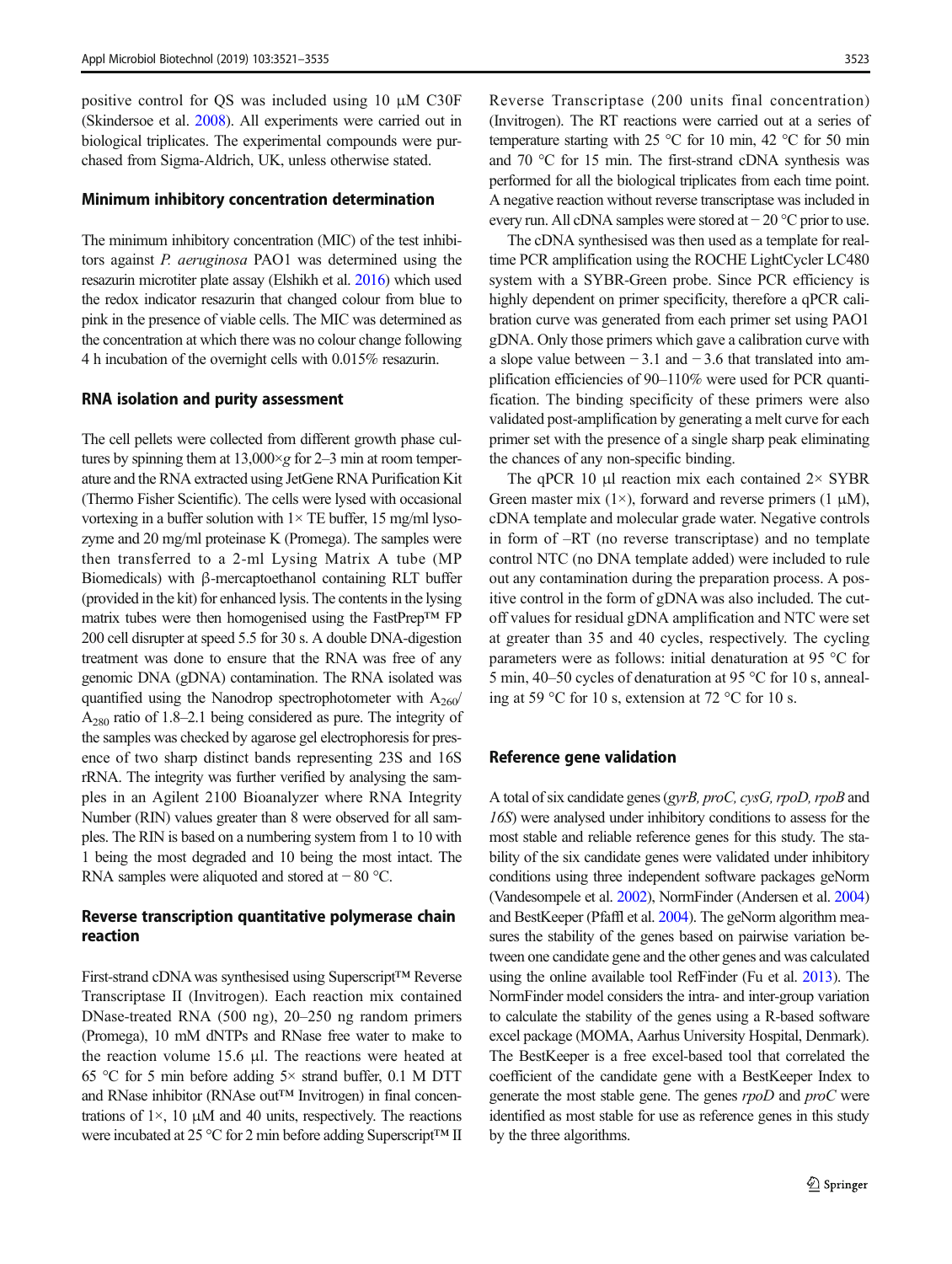#### Relative gene expression data analysis

System (LC480 software, version 2)-generated analysis was performed on the real-time PCR data. The threshold values (Cq) from each of the qPCR run were extracted from the LC480 system using the second derivative maximum method (Rasmussen [2001](#page-13-0)). Data analysis was performed by taking the arithmetic mean of the Cq values of the technical replicates and transferring it into log values to generate the relative quantities (RQ). The RQ values of the target genes were then divided by geometric mean of reference gene RQs (rpoD and  $proC$ ) to give normalised relative quantity value (NRQ). The NRQ value was then divided by the experimental calibration which in the experiment was relative expression at early log (6-h) and was set to 1. The output was the calibration normalised ratio (CNRQ) which was used in extrapolating information on the expression profile of the target genes.

#### Production of virulence factors

An overnight PAO1 culture was used to inoculate PPGAS medium and incubated for 24 h under continuous shaking at 37 °C. The supernatant was collected, and filter sterilised for use in the following assays:

Protease The amount of LasA protease produced by PAO1 following incubation with and without the inhibitors were estimated by adding 0.1 ml culture supernatant to a reaction mixture containing 0.8% azocasein in 500 μl of 50 mM  $K_2HPO_4$  (pH 7) and incubating at 25 °C for 3 h. The reaction was terminated by adding 0.5 ml of 1.5 M HCl and then keeping it on ice for 30 min. The precipitated protein was removed by centrifugation  $(10,000 \times g)$  for 10 min). NaOH (1 N) was added to the supernatant in equal ratios and the concentration of acid soluble azopeptides measured spectrophotometrically at 440 nm.

Elastase The LasB elastase production was measured by adding 1 ml of the culture supernatant to a 2-ml reaction buffer (100 mM Tris-HCl,  $1 \text{ mM } CaCl<sub>2</sub>$ ) containing the substrate elastin-Congo red and incubating for 3 h at 37 °C with shaking at 180 rpm. The reaction was terminated by adding 2 ml of 0.7 M sodium phosphate buffer (pH 6) and placing it on ice for 15 min. The absorbance of the supernatant was measured at 495 nm.

Pyocyanin The pyocyanin concentration was estimated by adding 7.5 ml filtered supernatant to 4.5 ml of chloroform and vortexed until the colour changed to greenish blue. The samples were centrifuged  $(10,000\times g$  for 10 min) and 3 ml of the resulting blue coloured liquid was transferred to a new tube containing 1.5 ml of 0.2 M HCl and shaken until the blue colour turned to pink. The pink layer was transferred to a cuvette and the absorbance measured at 520 nm. The

concentration was calculated in μg/ml by multiplying the absorbance by factor 17.072 (Essar et al. [1990\)](#page-12-0).

#### Rhamnolipid extraction and purification

The extraction of rhamnolipid was performed following the method of Smyth et al. ([2010](#page-13-0)). The culture supernatant (50 ml) from PAO1 grown in PPGAS medium for 24 h was acidified to pH 2 and extracted with ethyl acetate three times. The organic solvent containing rhamnolipid was dried with anhydrous MgSO4 to remove residual water. Rhamnolipid was isolated from the ethyl acetate solvent in the form of yellow gummy residue after removing the organic solvent in a rotary evaporator. The rhamnolipid crude extract was then purified using solid phase extraction by running the samples through Strata SI-1 Silica (55 μM, 70A) Giga tubes (Phenomenex). After conditioning and removing the impurities from the column with chloroform, rhamnolipids were eluted using chloroform and methanol in ratios of 5:0.3, 5:0.5 and 1:1.

# Rhamnolipid separation and analysis by high-performance liquid chromatography mass spectrometry/mass spectrometry

Analysis of the extracted rhamnolipid mixture was performed using a LCQ™ quadrupole ion trap with a negative electrospray ionisation (ESI) interface connected to a Thermo HPLC Spectra system. A reverse phase C18 column with 5 μm particles was used to separate the rhamnolipids. The parameters included desolvation gas at 65 units and source temperature 250 °C, 20 μl injection volume and 0.5 μl/min flow rate. Two mobile phases were used: HPLC grade water (A) and acetonitrile (B). The rhamnolipid congeners were resolved in a linear gradient mobile phase starting with 70%A:30%B to 30%A:70%B over 50 min and then back to 70%A:30%B for 55 min with a final hold of 5 min. Tandem mass spectrometry was carried out using ESI in a negative mode using collision-induced dissociation (CID) at 35% peak within the MS range of 50–800  $m/z$ .

### Statistical analysis

All statistical analysis was performed using the GraphPad prism v5.

## Results

### Growth phase-dependent expression of QS genes

The effect of the QSIs on the QS system of the fully sequenced laboratory strain P. aeruginosa PAO1 (Stover et al. [2000](#page-13-0)) was investigated by studying the transcriptional expression of the QS synthase and regulatory genes. Both lasR/lasI and rhlR/rhlI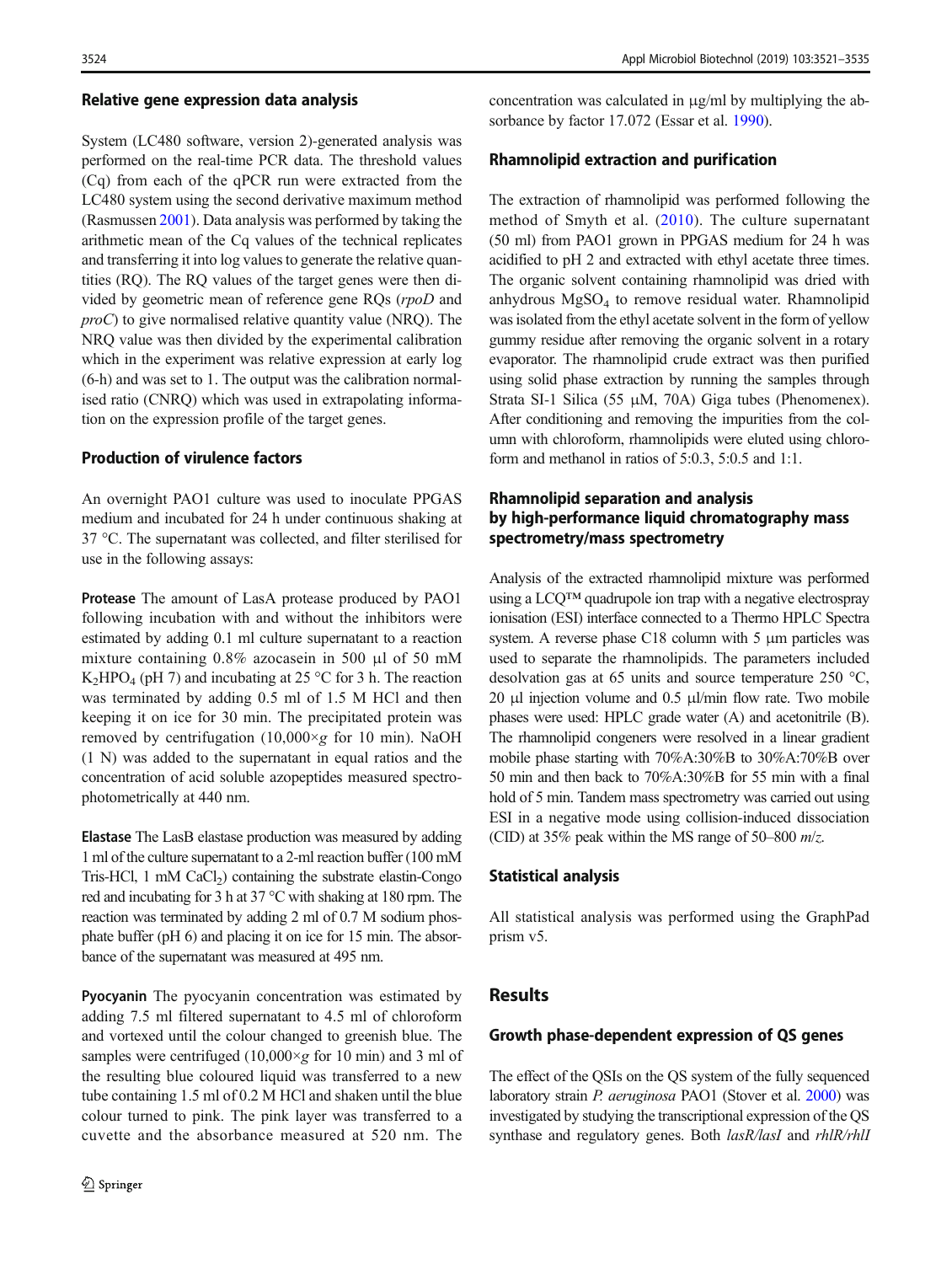<span id="page-4-0"></span>systems were expressed in a cell density-dependent manner with expression levels increasing upon entering the stationary phases of growth (Fig. 1b). Maximum expression levels for all genes were detected in the mid-late stationary phase corresponding with highest cell density. In both *las* and *rhl* systems, the autoinducer synthase genes (lasI and rhlI) were expressed earlier and at much higher relative concentrations in comparison to their cognate regulatory protein genes (lasR and rhlR). At high concentrations, LasR and RhlR bind to their cognate N-acyl homoserine autoinducer molecules; the bound complex is then a transcriptional regulator of several genes in P. aeruginosa.

The QS system regulates productions of most of the P. aeruginosa virulence factors including the low molecular weight glycolipids rhamnolipids that are under the direct regulation of the RhlR-RhlI system. The rhamnolipid biosynthetic genes display a differential expression profile where rhlA and rhlB are expressed earlier relative to rhlC, which is only maximally expressed after significant rhlAB expression (Fig. [2a](#page-5-0)–c). The products of  $rh$  are responsible for the first step in rhamnolipid biosynthesis, which produce monorhamnolipids. Mono-rhamnolipids are in turn the substrate for the rhlC gene product to produce di-rhamnolipids. The differential sequential expression pattern observed for the rhamnosyltransferases from this data is suggestive of a coordinated regulation based on the substrate availability.

The other virulence-associated genes responsible for the production of the exoprotease LasA, and elastase LasB, were also transcriptionally expressed in a cell density-dependent

Fig. 1 Las and rhl QS regulatory genes in P. aeruginosa PAO1 are differentially expressed in a cell density-dependent manner. a Growth of P. aeruginosa in phosphate-limited media (PPGAS). b Transcriptional expression of QS regulatory genes lasR, lasI, rhlR and rhlI. Expression levels were quantified by RT-qPCR, relative mRNA levels for target genes were normalised to the geometric mean of two reference genes (rpoD and proC) and values plotted are the mean calibrator normalised ratios to log phase (6 h). Vertical bars represent S.D.  $\pm (n=3)$ . Data was analysed using one-way ANOVA followed by Dunnett's multiple comparison test (\*\* $p < 0.01$ , \*\*\* $p < 0.001$ )

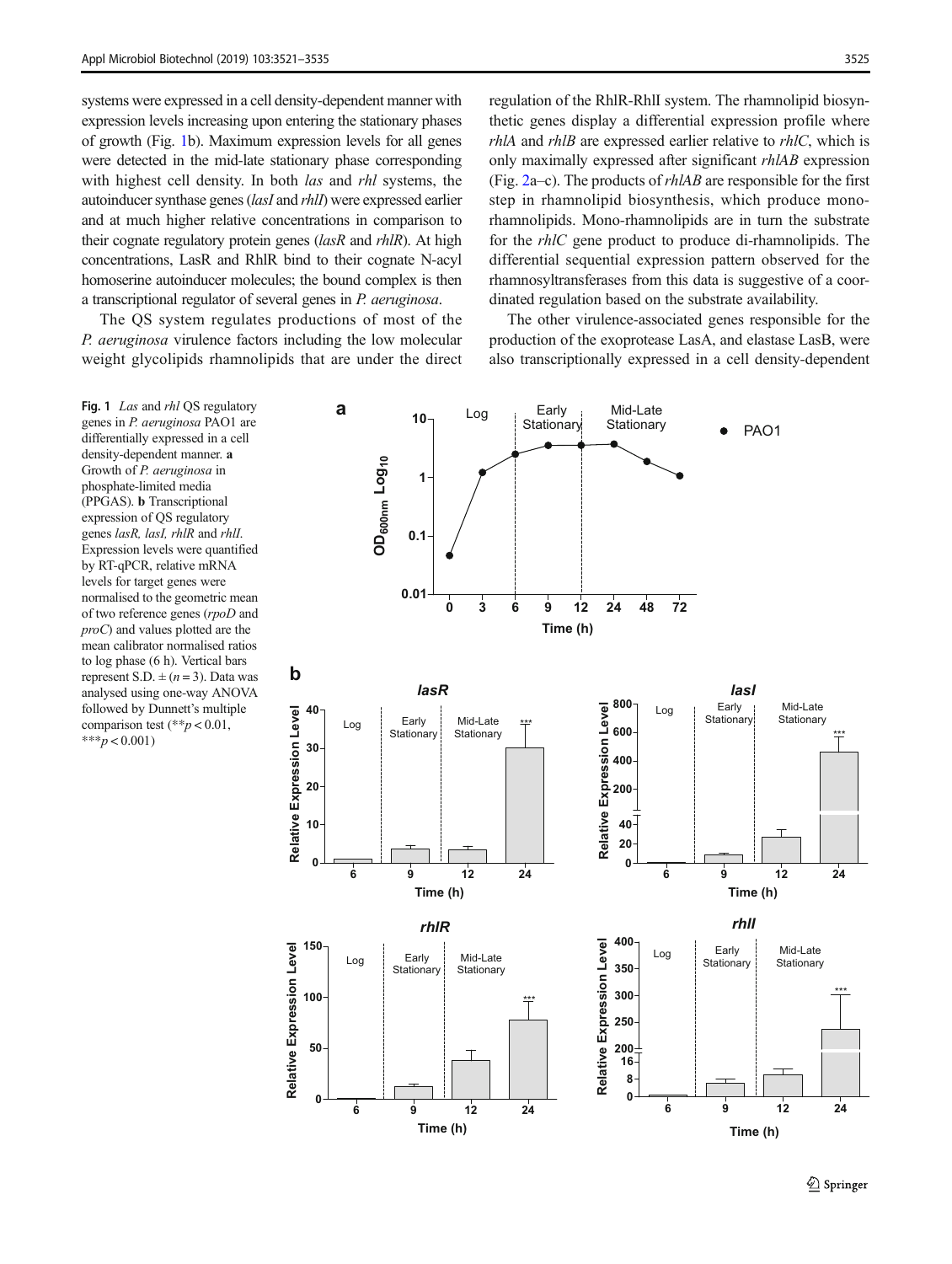<span id="page-5-0"></span>Fig. 2 QS-regulated virulenceassociated genes are highly expressed in stationary phase in P. aeruginosa PAO1. Relative transcript levels of virulenceassociated rhamnolipid biosynthetic genes a rhlA, b rhlB, c *rhlC* and exoprotease **d** lasA and elastase e lasB. Relative mRNA levels for target genes were normalised to the geometric mean of two reference genes (rpoD and proC) and values plotted are the mean calibrator normalised ratios to log phase (6 h). Vertical bars represent S.D.  $\pm (n=3)$ . Data was analysed using one-way ANOVA followed by Dunnett's multiple comparison test (\* $p < 0.05$ ,  $**p < 0.01, **p < 0.001$ 



manner with maximum expression observed in mid-late stationary phase (Fig. 2d–e). The las-regulated virulence genes lasA and lasB were shown to be significantly upregulated during the mid-late stationary phase with expression levels  $>$  300-fold relative to log phase levels ( $p$  < 0.001).

## Quorum sensing inhibitors effectively downregulate the QS regulatory system

Selectively interfering with QS systems is a novel strategy targeted at disarming virulent opportunistic pathogens such as P. aeruginosa. In Gram-negative bacteria, QS is typically mediated by acyl-HSLs and rational analogues have been designed to specifically target these systems. Several phenolic compounds have been be shown to effectively disrupt QS systems in Gram-negative bacteria (Hossain et al. [2017](#page-13-0)). In this part of the study, we investigated the anti-QS abilities of naturally isolated plant compounds CA, SA and a synthetic furanone compound, C30F, reported to attenuate virulence in P. aeruginosa (Fig. [3](#page-6-0)a) (Hentzer et al. [2003;](#page-13-0) Yang et al. [2009;](#page-14-0) Chang et al. [2014](#page-12-0)). The minimum inhibitory concentration (MIC) of the test compounds CA and SA was determined as 11.35 mM and 18.1 mM, respectively. The use of the quorum sensing inhibitors (QSIs) at the sub-inhibitory concentrations (1/5th MIC) did not affect the growth phenotype of P. aeruginosa PAO1 (Fig. [3b](#page-6-0)). CA treatment resulted in a longer lag phase but reached similar optical densities to untreated PAO1 within 6 h of incubation. Since QS genes were significantly expressed in the stationary phase (Fig. [1b](#page-4-0)), we tested the effect of the QSIs on the expression of QS-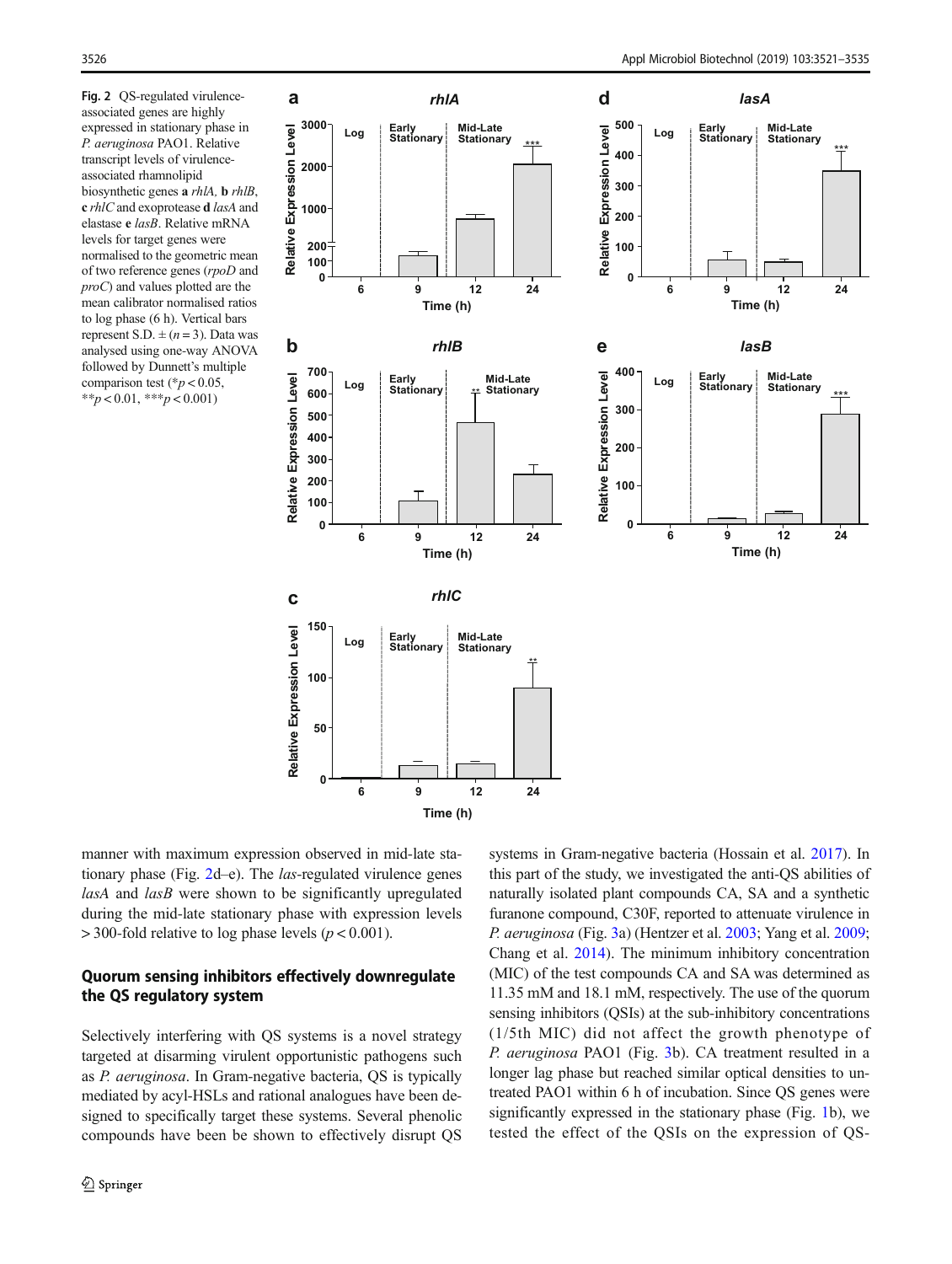<span id="page-6-0"></span>

Fig. 3 Quorum sensing inhibitors (QSIs) significantly reduce expression of las and rhl QS systems in P. aeruginosa. a Molecular structure of the natural QSIs used in this study, salicylic acid (SA), trans-cinnamaldehyde (CA) and positive control furanone C30 (C30F). b Growth of P. aeruginosa with QSIs at sub-MIC concentrations (SA 3.62 mM, CA 2.27 mM and C30F 10  $\mu$ M). c Relative

expression of QS regulatory genes lasR, lasI, rhlR and rhlI with combinations of QSI treatments. Relative mRNA levels for target genes were normalised to the geometric mean of two reference genes (rpoD) and *proC*). Vertical bars represent S.D.  $\pm (n=3)$ . Data was analysed using two-way ANOVA followed by Bonferroni post-tests  $(*p < 0.01, **p < 0.001)$ 

associated regulatory and virulence genes during mid to late stationary phase of growth, when the cell density was at its highest.

CA at sub-inhibitory levels (2.27 mM) significantly  $(p < 0.001)$  reduced the expression of the QS transcriptional regulatory genes  $lasR$  and rhlR (Fig. 3c). CA caused a 7-fold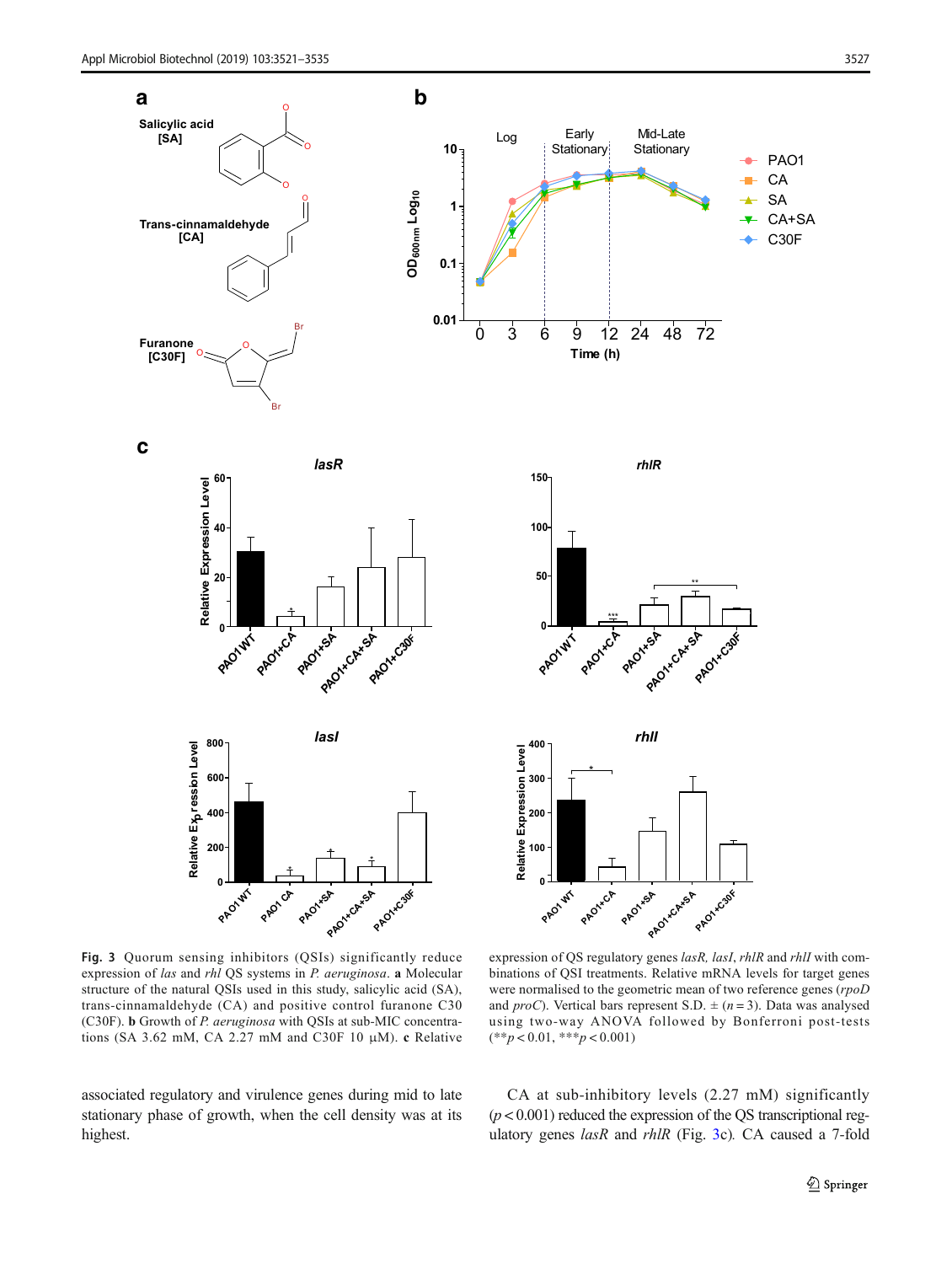reduction ( $p < 0.001$ ) in las R gene expression while the difference between the untreated and treated cells was even higher in the LasR-controlled rhlR expression with a reduction of 19-fold being observed. CA also effected a significant ( $p < 0.001$ ) reduction in the AHL synthase gene expressions during the stationary phase of growth. The downregulation in the *rhlI* synthase gene following treatment was 6-fold while in *lasI* synthase, it was 13fold during the late stationary phase.

The second inhibitor tested was the plant hormonal compound SA at sub-inhibitory concentration of 3.62 mM. This also caused inhibition in QS gene expressions but unlike CA, the overall reductions were lower (Fig. [3c](#page-6-0)). The compound seemed to have a greater inhibitory effect on the *las* QS circuit unlike CA which effectively repressed both las and rhl QS synthase and regulatory genes. The downregulation in QS transcriptional regulatory genes lasR and rhlR due to SA treatment was 2-fold and 4-fold, respectively. The transcript levels of the lasI synthase gene were three times lower following SA treatment, while there was no significant reduction in expression of the rhlI synthase gene in the stationary phase. The behaviour of the lasR and rhlR regulatory genes determines the expression of virulence-related genes associated with the QS mechanisms in P. aeruginosa; therefore, these results suggest that SA would not produce a very high downregulation in QS-regulated virulence gene expressions in comparison to CA.

Although CA and SA when used alone did show reduction in most QS gene transcripts but when used in combination  $(PAO1 + CA + SA)$  the results were inconclusive (Fig. [3](#page-6-0)c). The combination treatment influenced the *lasI* synthase expression where it reduced the transcript level by 5-fold. A similar reduction (3-fold) was also observed in the transcriptional regulator rhlR expression. However, the combination treatment did not exert any significant effect on the expression levels of the *lasR* and *rhII* genes. These results suggest that the inhibitory effects of CA and SA on the QS gene transcriptions were compromised when used in combination.

The positive control C30F produced an expected inhibitory effect on the *rhl* circuit of *P. aeruginosa* during the mid-late stationary phase when used at a concentration of 10 μM (Fig. [3](#page-6-0)c). The rhlR transcript level was reduced 5-fold while the synthase gene rhlI was repressed by 2-fold. The compound did not produce any significant inhibition on the transcription levels of the *lasRI* genes.

## Trans-cinnamaldehyde significantly reduces expression of QS-regulated virulence factors

After investigating the effect of the experimental inhibitors on the QS master genes—lasRI and rhlRI, the study focused on investigating the inhibitory effects on the las and rhl QS-regulated set of virulence genes. The target genes selected were las-controlled lasA protease and lasB elastase and rhl-regulated genes rhlA, rhlB and rhlC associated with rhamnolipid production (Fig. [4a](#page-8-0)).

The target gene expression was normalised using validated reference genes, rpoD and proC, across all culture conditions.

The significant inhibition in *lasRI* expressions in P. aeruginosa PAO1 when subjected to CA as seen before affected the mRNA transcript levels of the *lasA* and *lasB* genes (Fig. [4b](#page-8-0)). The relative expression data showed a 19-fold  $(p < 0.001)$  reduction in *lasA* gene expression while *lasB* showed a 7-fold  $(p < 0.001)$  reduction when compared to the untreated cells during the mid-late stationary growth phase. The compound was also effective in highly repressing the expression of the rhamnolipid synthesis rhlABC genes during stationary phase (Fig. [4b](#page-8-0)). The reduction in transcript level of rhlA was observed as greater than 100-fold ( $p < 0.001$ ). A significantly high downregulation was also observed in  $rh$  ( $p$  < 0.05) expression while a 2-fold reduction ( $p < 0.05$ ) was observed in *rhlC* expression.

The ability of SA to repress the las QS genes *lasI* and *lasR* (Fig. [3c](#page-6-0)) consequently influenced the virulence gene expressions of lasA and lasB. The transcript levels of lasA and lasB were reduced by 4-fold  $(p < 0.001)$  and 2-fold  $(p < 0.01)$  respectively when treated with 3.62 mM SA (Fig. [4c](#page-8-0)). It can be hypothesised that the inability of SA to produce an inhibitory effect on rhlI synthase gene expression (Fig. [3](#page-6-0)c) meant there were enough signal molecules to drive the expression of the *rhlABC* genes. Although a 3-fold ( $p < 0.001$ ) reduction was observed in rhlA gene expression, partly due to the reduced expression of the *rhlR* regulatory gene, the overall inhibitory effect seemed small as insignificant reductions in *rhlB* and rhlC gene expressions were observed with SA at the concentration tested in this experiment (Fig. [4c](#page-8-0)).

The downregulation in the *lasI* synthase gene when treated with both 2.27 mM CA and 3.62 mM SA did not correlate in a mRNA reduction of the las-regulated virulence genes lasA and lasB (Fig. [4](#page-8-0)d). However, the ability of the combination treatment to repress the QS regulatory rhlR gene caused a significant downregulation  $(p < 0.001)$  in the *rhlAB* genes. The combination treatment exerted a 4-fold decrease in the rhlA gene and 6-fold decrease in the rhlB gene expressions compared to the untreated samples. Interestingly, a minor upregulation of 2-fold was observed in the rhlC gene.

The inability of C30F to reduce las-regulated QS regulatory and synthase gene expressions was only validated in the target gene expression analysis with no reduction being observed in las-controlled virulence *lasA* and *lasB* expressions (Fig. [4e](#page-8-0)). But C30F's ability to reduce rhlRI had a consequential effect on the expression of *rhlAB* genes with reduction of 2-fold and 3-fold in *rhlA* and *rhlB* gene expressions respectively at late-mid stationary phases.

## QSIs reduce production of extracellular virulence factors at sub-MIC concentrations

Biofilm formation The ability of P. aeruginosa PAO1 to form biofilm was assessed using a widely employed in vitro model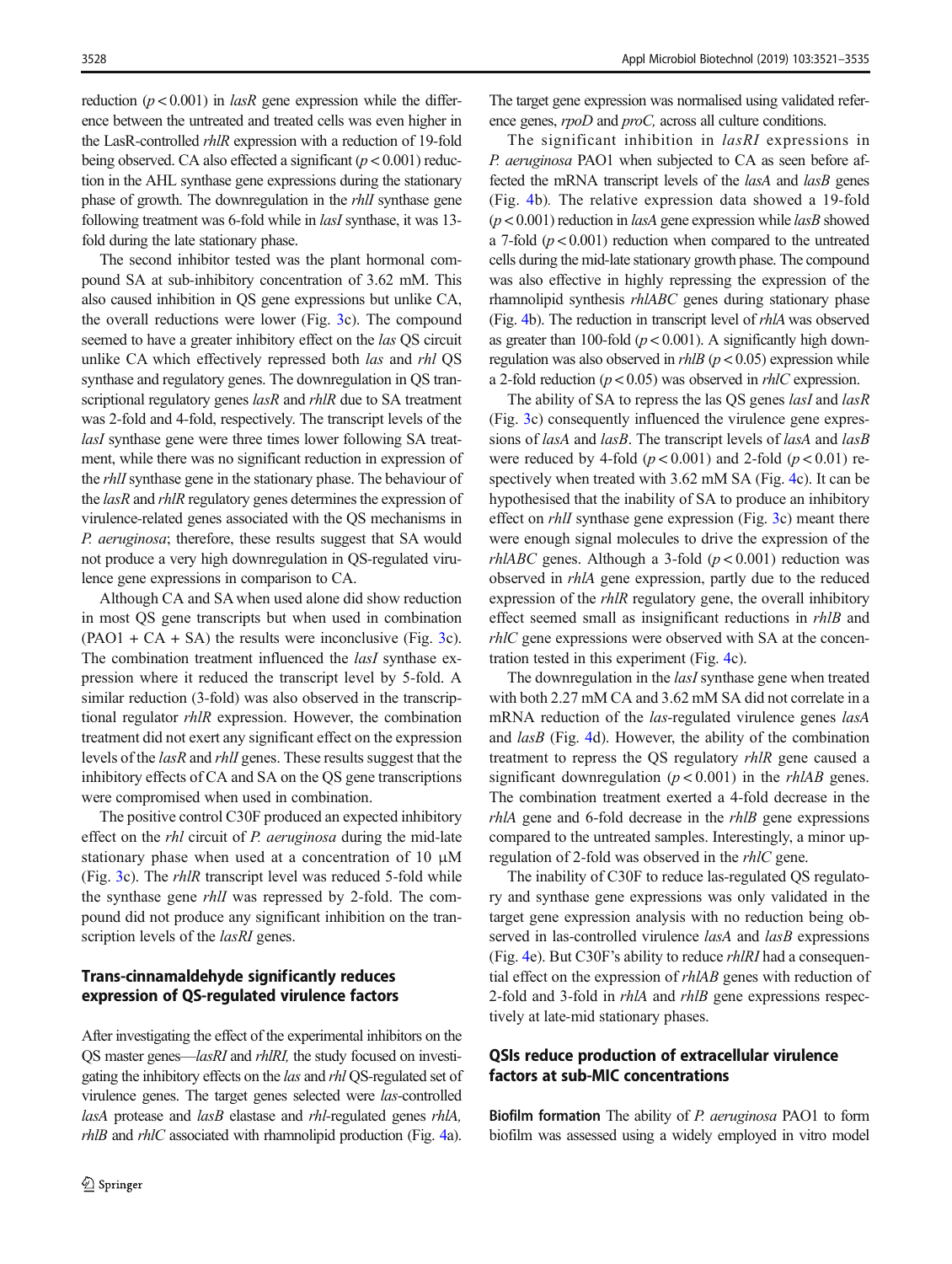<span id="page-8-0"></span>Fig. 4 Trans-cinnamaldehyde (CA) significantly reduces gene expression of virulenceassociated genes in P. aeruginosa PAO1. a The schematic representation of the genetic location of las and rhl QS systems in P. aeruginosa. Effect of QSIs at the following concentrations of b 2.27 mM CA, c 3.62 mM SA, d 2.27 mM CA + 3.62 mM SA and e 10 μM C30F on the transcriptional expression of virulence-associated genes lasA, lasB, rhlA, rhlB and rhlC in P. aeruginosa PAO1. Gene expression was quantified at 24 h for both treated and untreated cells, relative mRNA levels for target genes were normalised to the geometric mean of two reference genes (rpoD and proC). Vertical bars represent S.D.  $\pm (n =$ 3). Data was analysed using twoway ANOVA followed by Bonferroni post-tests ( $p < 0.05$ ,  $**p < 0.01$ ,  $***p < 0.001$ )



outlined by O'Toole ([2011\)](#page-13-0) with slight modifications. The biofilm growth was visualised as a ring of biomass stained with crystal violet at the air-liquid interface. The biofilm formation was evaluated both in the presence and absence of inhibitory compounds, by measuring the absorbance of crystal-violetstained-adherent-cells solubilised in ethyl acetate at 570 nm from stationary phase cultures (24-h) (Fig. [5](#page-9-0)a). There were significant  $(p < 0.001)$  reductions in treated samples compared to the untreated PAO1. In comparison to CA, SA was more effective in reducing the formation of biofilm in the microtiter wells with an absorbance reduction of 54% compared to the untreated cells. CAwas also effective, to a lesser degree, with reductions of 26%. The combined use of CA and SA was the most effective of the treatment methods with a reduction of 62%. The positive control C30F in comparison was the least effective (24%) in reducing biofilm formation.

LasA protease There were significant reductions in LasA protease activity in the QSI-treated cells as estimated from absorbance reading resulting from azo dyes released into the medium due to proteolytic cleavage of the substrate azocasein. In the presence of SA, the  $OD_{440}$  dropped from 0.3 to 0.1 to account for a 31% reduction ( $p < 0.05$ ) in absorbance reading while CA treatment gave an even higher reduction of 65%  $(p < 0.01)$ . The combination QSIs (CA + SA) treatment produced the highest reduction in protease production with a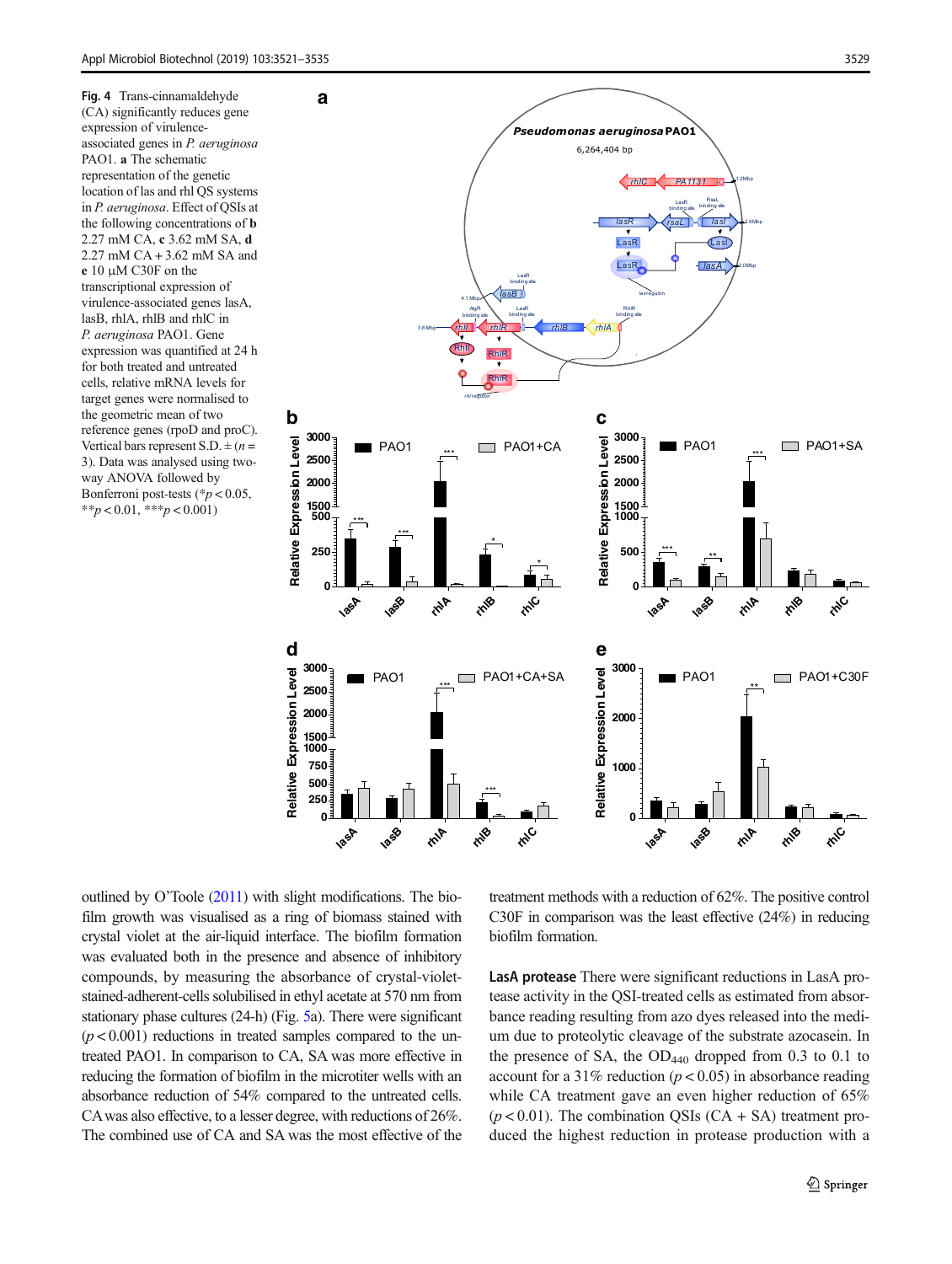<span id="page-9-0"></span>Fig. 5 QSIs quantitatively reduce production of extracellular virulence factors in P. aeruginosa PAO1. QS-regulated phenotypes a biofilm formation and extracellular factors b protease, c elastase and d pyocyanin were significantly disrupted by QSIs. The percentage reductions mentioned were calculated against the untreated PAO1. Error bars represent S.D.  $\pm (n=3)$ . Data was analysed using one-way ANOVA followed by Dunnett's multiple comparison test  $(*p < 0.05, **p < 0.01,$  $***p<0.001$ )



reduction of 80% ( $p < 0.001$ ) absorbance being observed when compared to the untreated PAO1 (Fig. 5b).

LasB elastase The elastase production was estimated through absorbance measurement of Congo red following cleavage of elastin-Congo red substrate by the enzyme elastase produced by P. aeruginosa. In presence of inhibitors CA and SA, the OD495 decreased from 0.08 to 0.06 and 0.05 respectively giving subsequent reduction percentages of  $22\%$  ( $p < 0.01$ ) and 28% ( $p < 0.05$ ) (Fig. 5c). The combination treatment was again the most effective in reducing absorbance with reduction of 46%. However, like the protease assay, C30F was the least effective, confirming earlier results of its reduced inhibitory effects on *lasA* and *lasB* gene expressions.

Pyocyanin Pyocyanin production is regulated by the *rhl* QS via PQS; hence, the measurement of pyocyanin inhibition is also a good indicator of the effectiveness of the tested compounds as QS inhibitors in P. aeruginosa. The pyocyanin concentration decreased from 3.1 μg/ml to 2.1 μg/ml and 0.922 μg/ml in the presence of CA and SA, respectively. When used together, the inhibitors decreased the yield by  $64\%$  (1.1  $\mu$ g/ml) (Fig. 5d).

Rhamnolipid estimation The administration of the QS inhibitors caused a reduction in the yield of rhamnolipid with CA and SA both producing a drop in crude weight from 1.72 g/l to 0.7 g/ l (approximately) (Fig. [6](#page-10-0)a). Rhamnolipids are produced as congeners containing one to two rhamnose sugar moieties giving the compounds their distinctive properties (Chen et al. [2010](#page-12-0); Chen et al. [2013](#page-12-0)). The structural composition of rhamnolipid produced in the presence of the QSIs was studied by analysing the purified crude sample using high-performance liquid chromatography mass spectrometry/mass spectrometry (HPLC-MS/ MS) method. The inhibitor treatment when used alone did not affect the composition of the rhamnolipid with the congener profile resembling the untreated PAO1 sample (Fig. [6](#page-10-0)c). But in the combination treatment (PAO1 +  $CA + SA$ ), only two rhamnolipid congeners were detected by the HPLC-MS/MS method (Fig. [6d](#page-10-0)) compared to six in the untreated sample. This combination treatment also effected the maximum reduction in the relative amount of rhamnolipid obtained from a 50-ml culture supernatant. The two predominant congeners identified in all the samples were Rha-Rha-C<sub>10</sub>-C<sub>10</sub> ( $m/z$  649) and Rha-Rha-C<sub>10</sub>-C<sub>12</sub> ( $m/z$  677). The mono-rhamnolipid detected in greatest abundance was  $Rha-C_{10}-C_{10}$ . When the MS data for the two common di-rhamnolipid congeners were compared to untreated sample, the combination treatment and CA treatment showed marked differences (Fig. [6](#page-10-0)b). SA treatment did not show any noticeable difference in relative quantification of the congeners although it resulted in a decrease in crude weight.

# **Discussion**

# Trans-cinnamaldehyde is more effective than salicylic acid in reducing expression of QS genes

This study is consistent with previous research showing that natural QSIs significantly modulate transcriptional expression of QS regulatory and virulence-associated genes during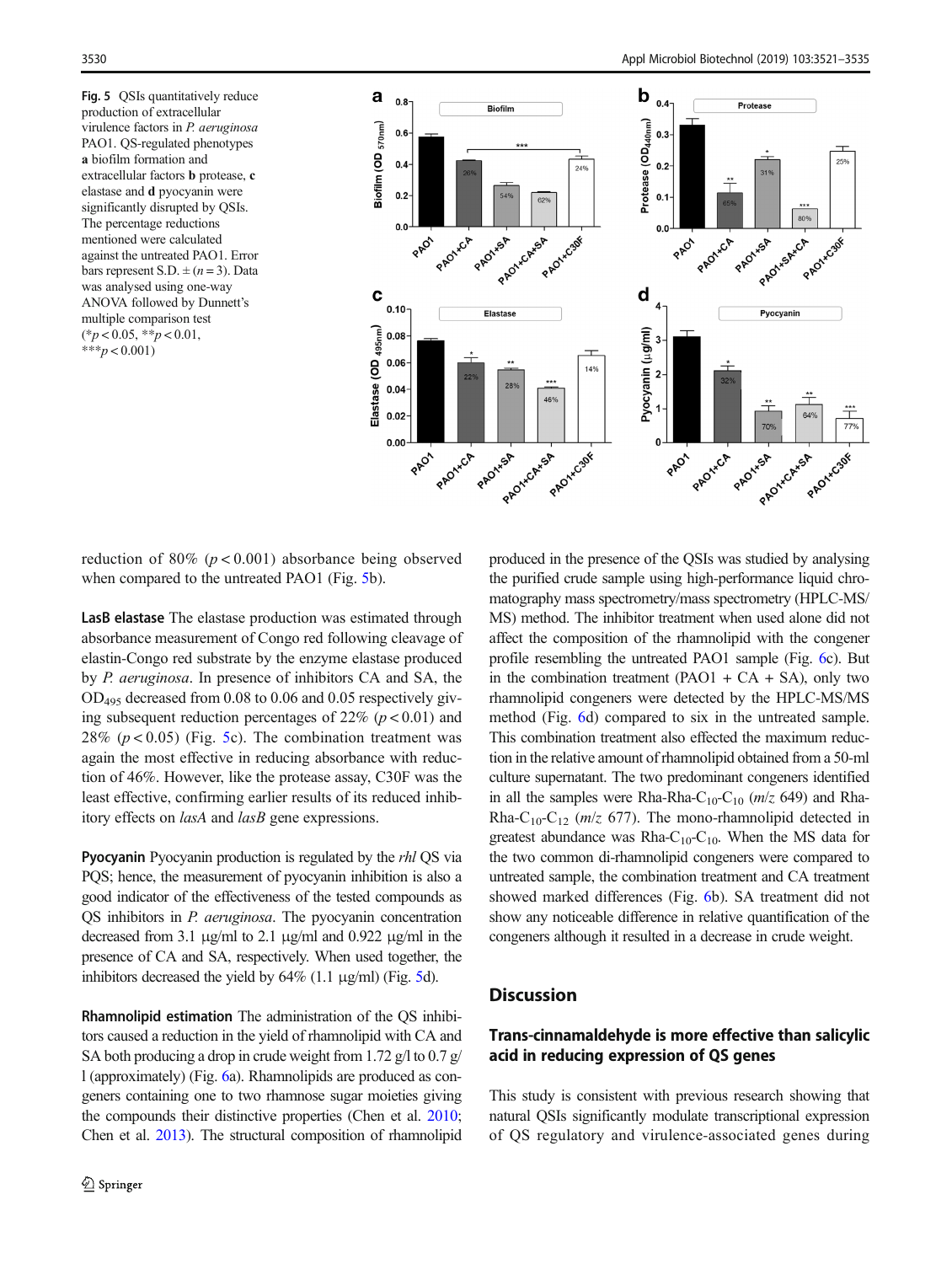<span id="page-10-0"></span>

Fig. 6 QSIs significantly reduce rhl-regulated rhamnolipid production P. aeruginosa. a The QSIs reduces the rhamnolipid crude yield significantly compared to the untreated PAO1 cells. b % reduction in the two main RL congeners Rha-C<sub>10</sub>-C<sub>10</sub> and Rha-Rha-C<sub>10</sub>-C<sub>10</sub> relative

stationary phase in P. aeruginosa PAO1. CA effectively inhibited the expression of both las and rhl QS systems. Both the regulatory proteins (LasR and RhlR) and the AHL synthases (LasI and RhlI) were significantly repressed with CA. Downregulation of both these QS systems correlated with repression of their virulence-associated genes. The exact mechanism of action is unknown for these compounds. Several natural and synthetic antagonists have been described for LasR; however, the relative instability of LasR::antagonist complexes has limited biochemical characterisation in vitro. Recently, O'Reilly et al. [\(2018\)](#page-13-0) used potent agonists rather than known antagonists to stabilise LasR in vitro. They were able to develop a focused library of agonists based on previous tri-phenyl ligands, resulting in several new LasR::agonist complexes available in/from the PDB. From these structures, O'Reilly et al. [\(2018](#page-13-0)) determined an important functional role for a flexible loop in the ligand binding domain (LBD), previously unknown, which upon ligand binding promotes specific conformational changes that seals the ligand binding pocket from solvent and directs the DNA binding domain (DBD) to form a transcriptional activation complex. This suggests a plausible mechanism by which agonists stabilise and antagonists destabilise LasR. These structures provide essential information for the fundamental understanding of how LuxR type receptors bind to their cognate autoinducers.

MS/MS. The HPLC chromatograms of c untreated P. aeruginosa PAO1 and **d** P. aeruginosa PAO1 treated with trans-cinnamaldehyde (CA) and

salicylic acid (SA)

We hypothesise that CA and SA act as QS antagonists. Previously, molecular docking studies have suggested CA to interact with the LasI protein (Chang et al. [2014\)](#page-12-0). LasI synthase produces  $3$ -oxo-C<sub>12</sub>-HSL which is the ligand for LasR. RhlI is 47% homologous with LasI (Chang et al. [2014](#page-12-0); Gökalsın et al. [2017\)](#page-13-0) and a similar mechanism of action is interpreted in AHL production. In general, LuxI synthases catalyses the transfer of an acyl group bound to acyl carrier protein (ACP) from fatty acid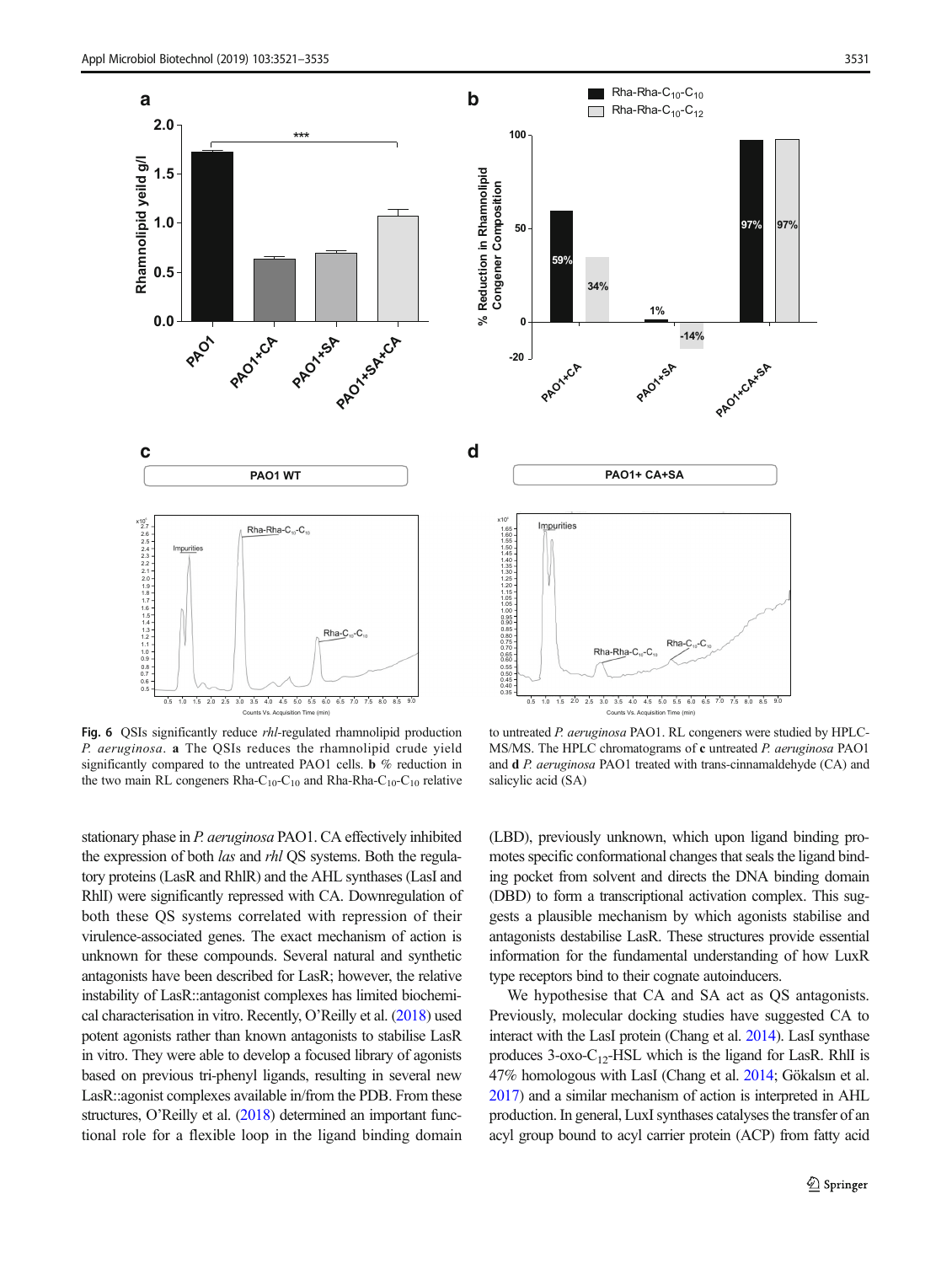bio-synthesis to S-adenosyl–L-methionine (SAM) (Churchill and Chen [2011](#page-12-0)) which then undergoes lactonization to form the N-acyl–homoserine lactone. CA is predicated to bind in the SAM binding pocket of LasI, thus preventing SAM binding and subsequent  $3$ -oxo-C<sub>12</sub>-HSL synthesis. In the absence of AHL, LasR will not dimerize and therefore cannot bind to DNA. These interactions could modulate the QS autoinducer levels. The LasI::3-oxo-C<sub>12</sub>-HSL complex regulates the expression of many downstream genes including lasI and rhlI. Since we showed CA reduces lasI expression and previously CA has shown to reduce signal molecule concentration (Chang et al. [2014](#page-12-0)), we suggest that the intracellular concentration of autoinducer signal molecules was not sufficient to trigger the activation of genes involved with rhamnolipid and protease synthesis as shown in this study.

To date, there is no crystal structure for RhlR, its inherent instability in vitro has proven intractable to crystallisation and biochemical characterisation. Based on similarity, mechanistic interpretations of LasR with AHL ligands and inhibitors are expected to extend to RhlR. However, RhlR remains a viable QS target for developing targeted inhibitors, lasR mutants are frequently isolated from cystic fibrosis patients suggesting the redundancy of LasR as a master regulatory in chronic CF infections (Feltner et al. [2016\)](#page-12-0).

The reductions in *lasRI* and *rhIRI* expressions from CA treatments were correlated by assessing the activity of las-regulated elastase and protease and rhl-regulated pyocyanin and rhamnolipid productions. CA at sub-inhibitory concentrations caused a significant decrease in elastase (22%) and protease (65%) activities. Pyocyanin, which is a good indicator of rhlI inhibition (Chang et al. [2014](#page-12-0)), showed a decrease of 32% with CA. These reductions were comparable to other findings with cinnamaldehyde as QSI in the literature (Brackman et al. [2008](#page-12-0); Brackman et al. [2011](#page-12-0)). Although CA was not able to abolish rhamnolipid production, the treatment caused a decrease in rhamnolipid yield with the two main di-rhamnolipid congeners Rha-Rha-C<sub>10</sub>-C<sub>10</sub> and Rha-Rha-C<sub>10</sub>-C<sub>12</sub> levels reduced by 59% and 34% respectively compared to that of untreated cells. The inhibition at post-translational levels of these virulence factors complemented the reverse transcription quantitative polymerase chain reaction (RT-qPCR) data from this study where we observed significant reductions in lasA, lasB, rhlA, rhlB and rhlC expressions following CA treatment.

SA unlike CA did not produce the same level of inhibition on the transcriptional profiles of the lasRI and rhlRII genes with 2–4-fold reduction in mRNA levels being observed in the treated samples compared to untreated controls. The binding affinity of SA to the LasR protein (Yang et al. [2009](#page-14-0)) possibly promoted conformational changes in the LasR- $(3$ -oxo-C<sub>12</sub>-HSL) complex thereby causing a reduced expression of downstream genes. Due to the QS hierarchical arrangement, rhlR expression can be regulated by *lasR*; hence, the highest inhibition in QS regulatory expression with SA was seen in rhlR. This was in agreement with a previously reported study where SA was shown to reduce *rhlR* expression in *P. aeruginosa* (Yang et al. [2009\)](#page-14-0). The decreased expression in las QS genes consequently repressed *lasA* and *lasB* levels supporting the findings of Prithiviraj et al. ([2005](#page-13-0)) using SA. Since SA did not lead to an inhibitory effect on the overall rhl regulon, significant downregulation was not observed in the *rhlB* and rhlC genes. El-Mowafy et al. [\(2014\)](#page-12-0) reported SA rich aspirin could cause significant downregulation in the lasRI and rhlRI expressions. The findings however do not fully agree with the results from this study. The study with aspirin (El-Mowafy et al. [2014\)](#page-12-0) used only one reference gene, rpoD, for data normalisation along with a higher concentration of the inhibitor thereby giving slightly different results. Although SA did not show a profound effect at the transcriptional level, it seemed to be effective at the translational level. This can be hypothesised from this study considering higher reductions in virulence proteins elastase and protease were observed in the semi-quantitative assays following SA treatment. Reduction of these proteases when P. aeruginosa were supplemented with SA had been previously reported in a couple of studies with inhibition ranging between 40 and 80% (Prithiviraj et al. [2005](#page-13-0); El-Mowafy et al. [2014\)](#page-12-0). The choice of semiquantitative assay and the selection of growth medium were perhaps responsible for the large inhibitory range being observed within the results published in the literature (Duan and Surette [2007](#page-12-0)). The choice of media is very important as the production of secondary metabolites can be influenced by growth limiting factors present in the medium. However, SA had a negligible effect on the *rhl*-controlled rhamnolipid production with HPLC results being similar to the untreated sample. This complemented the qPCR findings where minimal reduction was seen in the rhamnolipid biosynthesis gene expressions. Moreover, the unavailability of the RhlR crystal structure makes it difficult to predict the possible interaction sites for these inhibitors.

## The combination treatment of CA and SA does not show significant inhibitory effect on QS gene expressions

Having ascertained the potential of CA and SA to repress QSregulated gene expressions and virulence factor production when used separately, the effect of combination treatment was investigated. Even though CA and SA have different QS targets, in the form of LasI and LasR respectively, expression profiles suggested that the combination treatment was not very effective at the transcriptional level. Noticeable downregulation was observed in *rhlR* which subsequently affected the expression of the rhamnolipid genes, further supporting the view that inhibitors targeting transcriptional regulators can be a potential drug target for reducing bacterial virulence. At post-translational level, the combination treatment was successful in reducing the rhl- regulated production of pyocyanin and rhamnolipid. The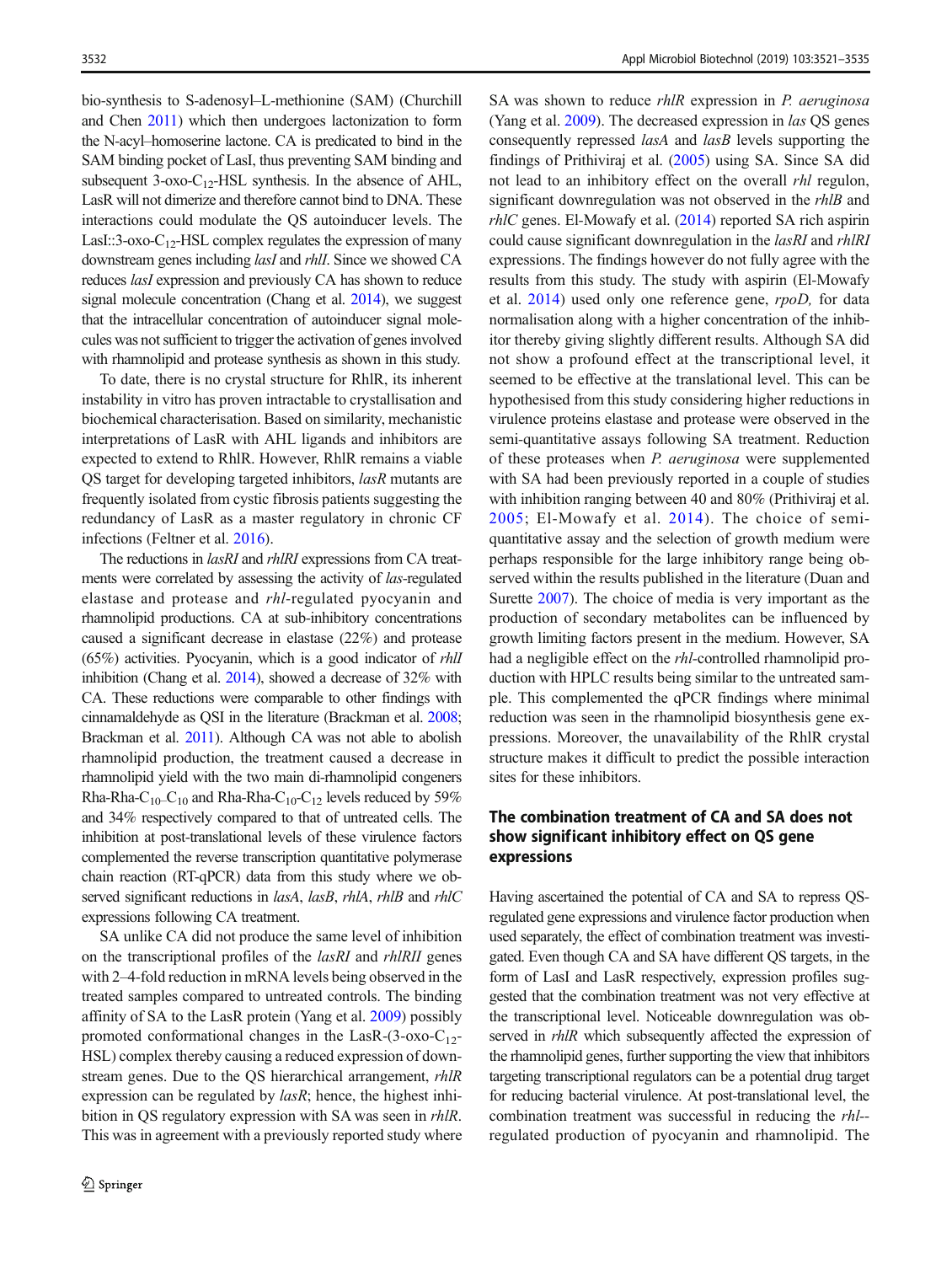<span id="page-12-0"></span>HPLC-MS/MS analysis showed negligible presence of rhamnolipids strengthening the idea that the effect of the combination treatment was strongly at the translational level. A computational model study of LuxI/LuxR QS suggested that LuxR competitive inhibitor, unlike LuxR non-competitive inhibitor, can display antagonistic effects when used in combination with a LuxI inhibitor (Anand et al. 2013). Therefore, if an analogy is drawn with SA targeting LasR through competitive inhibition, then some of the inhibitory potential of LuxI-type inhibitor CA can be attenuated. However, the mechanism by which this could happen is not known and was beyond the scope of current work. A better understanding on how the inhibitors bind to the target proteins will help to elucidate the lower inhibitory effects observed at expression levels with the combination treatment especially when we consider that significant downregulation was observed with CA alone.

With antibiotics fast losing their efficacy, alternative strategies are imperative. The sole use of QS inhibitors is unlikely to completely eradicate the bacterial infection and there would be legitimate concerns around potential toxicity of high concentrations of cinnamaldehyde where maximum permissible levels in foodstuffs have already been determined (Shreaz et al. [2016\)](#page-13-0). However, since the inhibitors reduce the virulence phenotypes and weaken the bacterial biofilms, this would allow the host innate immunity and externally administered antimicrobial compounds to function more effectively. Synergistic enhancement of antibiotics by administration of sub-inhibitory quorum quenching compounds is a potentially exciting future development but little is known about such effects at the molecular level. Our system provides a suitable model system for future studies aimed at elucidating these mechanisms and should contribute to extending the useable life span of current drugs.

Funding This work was supported by Ulster University, Northern Ireland through a Vice Chancellor's Research Scholarship studentship to SAKS Ahmed.

#### Compliance with ethical standards

Conflict of interest The authors declare that they have no conflict of interest.

Ethical approval This article does not contain any studies with human participants or animals performed by any of the authors.

Open Access This article is distributed under the terms of the Creative Commons Attribution 4.0 International License (http:// creativecommons.org/licenses/by/4.0/), which permits unrestricted use, distribution, and reproduction in any medium, provided you give appropriate credit to the original author(s) and the source, provide a link to the Creative Commons license, and indicate if changes were made.

Publisher's note Springer Nature remains neutral with regard to jurisdictional claims in published maps and institutional affiliations.

## References

- Aghazadeh M, Hojabri Z, Mahdian R, Nahaei MR, Rahmati M, Hojabri T, Pirzadeh T, Pajand O (2014) Role of efflux pumps: MexAB-OprM and MexXY(-OprA), AmpC cephalosporinase and OprD porin in nonmetallo-β-lactamase producing Pseudomonas aeruginosa isolated from cystic fibrosis and burn patients. Infect Genet Evol 24:187–192
- Anand R, Rai N, Thattai M (2013) Interactions among quorum sensing inhibitors. PLoS One 8:e2254
- Andersen CL, Jensen JL, Ørntoft TF (2004) Normalization of real-time quantitative reverse transcription-PCR data: a model-based variance estimation approach to identify genes suited for normalization, applied to bladder and colon cancer data sets. Cancer Res 64:5245–5250
- Anwar H, Costerton JW (1990) Enhanced activity of combination of tobramycin and piperacillin for eradication of sessile biofilm cells of Pseudomonas aeruginosa. Antimicrob Agents Chemother 34: 1666–1671
- Bottomley MJ, Muraglia E, Bazzo R, Carfì A (2007) Molecular insights into quorum sensing in the human pathogen Pseudomonas aeruginosa from the structure of the virulence regulator LasR bound to its autoinducer. J Biol Chem 282:13592–13600
- Brackman G, Defoirdt T, Miyamoto C, Bossier P, Van Calenbergh S, Nelis H, Coenye T (2008) Cinnamaldehyde and cinnamaldehyde derivatives reduce virulence in Vibrio spp. by decreasing the DNA-binding activity of the quorum sensing response regulator LuxR. BMC Microbiol 8:149–162
- Brackman G, Celen S, Hillaert U, van Calenbergh S, Cos P, Maes L, Nelis HJ, Coenye T (2011) Structure-activity relationship of cinnamaldehyde analogs as inhibitors of AI-2 based quorum sensing and their effect on virulence of Vibrio spp. PLoS One 6:e16084
- Brown MRW, Allison DG, Gilbert P (1988) Resistance of bacterial biofilms to antibiotics a growth-rate related effect? J Antimicrob Chemother 22:777–780
- Chang CY, Krishnan T, Wang H, Chen Y, Yin WF, Chong YM, Tan LY, Chong TM, Chan KG (2014) Non-antibiotic quorum sensing inhibitors acting against N-acyl homoserine lactone synthase as druggable target. Sci Rep 4
- Chen ML, Penfold J, Thomas RK, Smyth TJP, Perfumo A, Marchant R, Banat IM, Stevenson P, Parry A, Tucker I, Grillo I (2010) Solution self-assembly and adsorption at the air-water interface of the monorhamnose and dirhamnose rhamnolipids and their mixtures. Langmuir 26:18281–18292
- Chen M, Dong C, Penfold J, Thomas RK, Smyth TJP, Perfumo A, Marchant R, Banat IM, Stevenson P, Parry A, Tucker I, Grillo I (2013) Influence of calcium ions on rhamnolipid and rhamnolipid/anionic surfactant adsorption and self-assembly. Langmuir 29:3912–3923
- Churchill MEA, Chen LL (2011) Structural basis of acyl-homoserine lactone-dependent signalling. Chem Reviews 111:68–85
- Duan K, Surette MG (2007) Environmental regulation of Pseudomonas aeruginosa PAO1 Las and Rhl quorum-sensing systems. J Bacteriol 189:4827–4836
- El-Mowafy SA, Abd El Galil KH, El-Messery SM, Shaaban MI (2014) Aspirin is an efficient inhibitor of quorum sensing, virulence and toxins in Pseudomonas aeruginosa. Microb Pathog 74:25–32
- Elshikh M, Ahmed S, Funston S, Dunlop P, McGaw M, Marchant R, Banat IM (2016) Resazurin-based 96-well plate microdilution method for the determination of minimum inhibitory concentration of biosurfactants. Biotechnol Lett 38:1015–1019
- Essar DW, Eberly L, Hadero A, Crawford IP (1990) Identification and characterization of genes for a second anthranilate synthase in Pseudomonas aeruginosa: interchangeability of the two anthranilate synthase and evolutionary implications. J Bacteriol 172:884–900
- Feltner JB, Wolter DJ, Pope CE, Groleau MC, Smalley NE, Greenberg EP, Mayer-Hamblett N, Burns J, Deziel E, Hoffman LR, Dandekar AA (2016) LasR variant cystic fibrosis isolates reveal an adaptable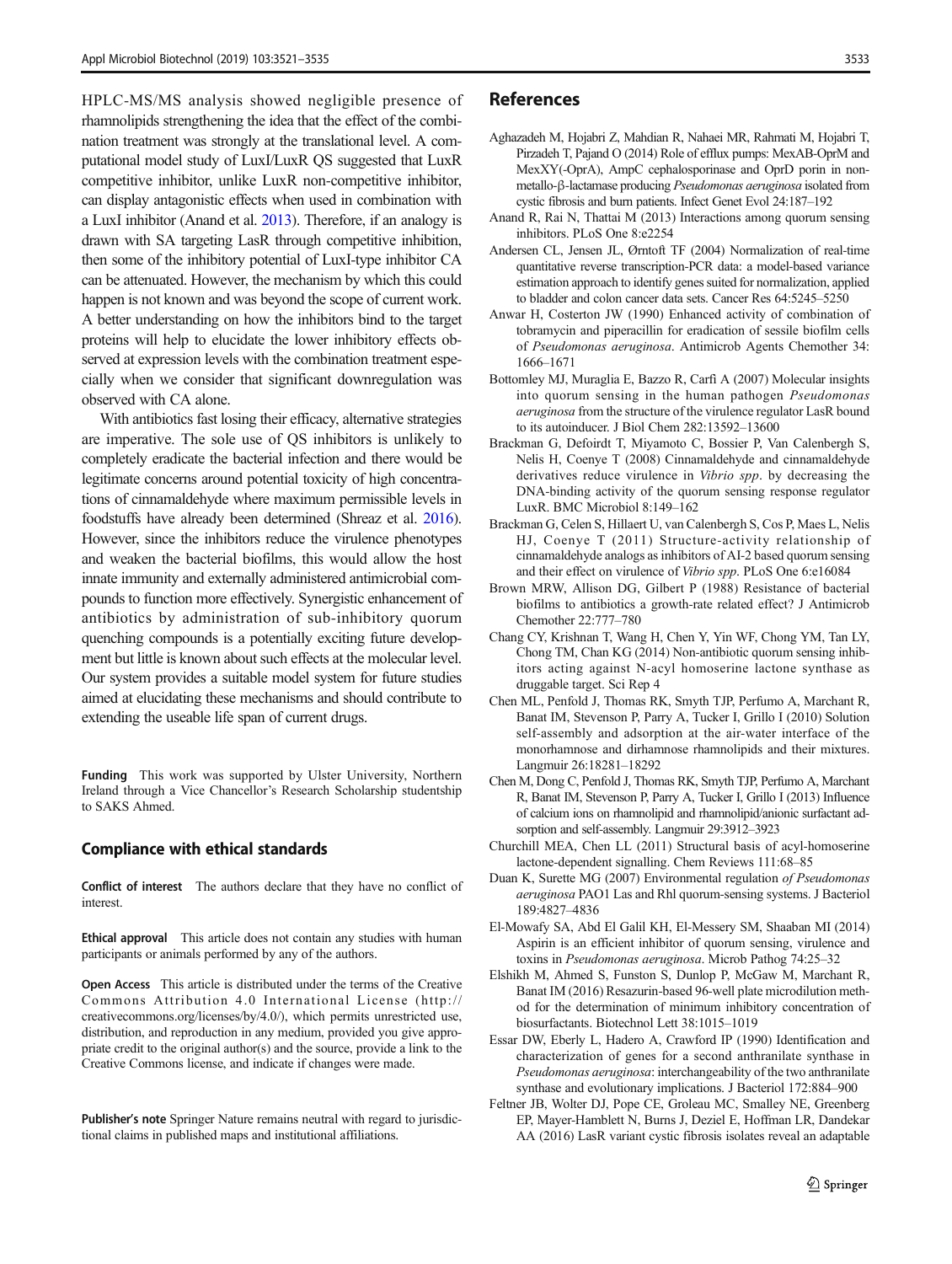<span id="page-13-0"></span>quorum-sensing hierarchy in pseudomonas aeruginosa. MBIO 7: e01513–16

- Fu W, Xie W, Zhang Z, Wang S, Wu Q, Liu Y, Zhou X, Zhou X, Zhang Y (2013) Exploring valid reference genes for quantitative real-time PCR analysis in Plutella xylostella (Lepidoptera: Plutellidae). Int J Biol Sci 9:792–802
- Gellatly SL, Hancock REW (2013) Pseudomonas aeruginosa: new insights into pathogenesis and host defenses. Pathog Dis 67:159–173
- Gökalsın B, Aksoydan B, Erman B, Sesal NC (2017) Reducing virulence and biofilm of Pseudomonas aeruginosa by potential quorum sensing inhibitor carotenoid: zeaxanthin. Microb Ecol 74:466–473
- Gould TA, Schweizer HP, Churchill MEA (2004) Structure of the Pseudomonas aeruginosa acyl-homoserinelactone synthase LasI. Mol Microbiol 53:1135–1146
- Gupta P, Chhibber S, Harjai K (2015) Efficacy of purified lactonase and ciprofloxacin in preventing systemic spread of Pseudomonas aeruginosa in murine burn wound model. Burns 41:153–162
- Hentzer M, Wu H, Andersen JB, Riedel K, Rasmussen TB, Bagge N, Kumar N, Schembri MA, Song Z, Kristoffersen P, Manefield M, Costerton JW, Molin S, Eberl L, Steinberg P, Kjelleberg S, Høiby N, Givskov M (2003) Attenuation of Pseudomonas aeruginosa virulence by quorum sensing inhibitors. EMBO J 22:3803–3815
- Hossain MA, Lee SJ, Park NH, Mechesso AF, Birhanu BT, Kang J, Reza MA, Suh JW, Park SC (2017) Impact of phenolic compounds in the acyl homoserine lactone-mediated quorum sensing regulatory pathways. Sci Rep 7:10618
- Jayelakshmi H, Omanakuttan A, Pandurangan N, Vargis VS, Maneesh M, Nair BG, Kumar GB (2016) Clove bud oil reduces kynurenine and inhibits pqsA gene expression in P. aeruginosa. Appl Microbiol Biotechnol 100:3681–3692
- Jefferson KK, Goldmann DA, Pier GB (2005) Use of confocal microscopy to analyze the rate of vancomycin penetration through Staphylococcus aureus biofilms. Antimicrob Agents Chemother 49:2467–2473
- Kalia VC (2013) Quorum sensing inhibitors: an overview. Biotechnol Adv 32:224–245
- Kim HS, Lee SH, Byun Y, Park HD (2015) 6-Gingerol reduces Pseudomonas aeruginosa biofilm formation and virulence via quorum sensing inhibition. Sci Rep 5
- Kisch JM a, Utpatel C, Hilterhaus L, Streit WR, Liese A (2014) Pseudomonas aeruginosa biofilm growth inhibition on medical plastic materials by immobilized esterases and acylase. Chembiochem 15:1911–1919
- Lee J, Zhang L (2014) The hierarchy quorum sensing network in Pseudomonas aeruginosa. Protein Cell 6:26–41
- López-Causapé C, Sommer LM, Cabot G, Rubio R, Ocampo-Sosa AA, Johansen HK, Figuerola J, Cantón R, Kidd TJ, Molin S, Oliver A (2017) Evolution of the Pseudomonas aeruginosa mutational resistome in an international cystic fibrosis clone. Sci Rep 7:5555
- Luna RA, Millecker LA, Webb CR, Mason SK, Whaley EM, Starke JR, Hiatt PW, Versalovic J (2013) Molecular epidemiological surveillance of multidrug-resistant Pseudomonas aeruginosa in a pediatric population of patients with cystic fibrosis and determination of risk factors for infection with the Houston-1 strain. J Clin Microbiol 51: 1237–1240
- Luo J, Dong B, Wang K, Cai S, Liu T, Cheng X, Lei D, Chen Y, Li Y, Kong J, Chen Y (2017) Baicalin inhibits biofilm formation, attenuates the quorum sensing-controlled virulence and enhances Pseudomonas aeruginosa clearance in a mouse peritoneal implant infection model. PLoS One 12:e0176883
- Morohoshi T, Someya N, Ikeda T (2009) Novel N-acylhomoserine lactone-degrading bacteria isolated from the leaf surface of Solanum tuberosum and their quorum-quenching properties. Biosci Biotechnol Biochem 73:2124–2127
- Musthafa KS, Ravi AV, Annapoorani A, Packiavathy ISV, Pandian SK (2010) Evaluation of anti-quorum-sensing activity of edible plants

 $\hat{Z}$  Springer

and fruits through inhibition of the n-acyl-homoserine lactone system in Chromobacterium violaceum and Pseudomonas aeruginosa. Chemotherapy 56:333–339

- O'Reilly MC, Dong SH, Rossi FM, Karlen KM, Kumar RS, Nair SK, Blackwell HE (2018) Structural and biochemical studies of nonnative sgonists of the lasR quorum-sensing receptor Reveal an L3 loop "Out" conformation for lasR. Cell Chem Biol 25:1128–1139
- O'Toole GA (2011) Microtiter dish biofilm formation assay. J Vis Exp 47: e2437
- Ouyang J, Sun F, Feng W, Sun Y, Qiu X, Xiong L, Liu Y, Chen Y (2016) Quercetin is an effective inhibitor of quorum sensing, biofilm formation and virulence factors in Pseudomonas aeruginosa. J Appl Microbiol 120:966–974
- Papenfort K, Bassler BL (2016) Quorum sensing signal-response systems in Gram-negative bacteria. Nat Rev Microbiol 14:576–588
- Patel SJ, Oliveira AP, Zhou JJ, Alba L, Furuya EY, Weisenberg SA, Jia H, Clock SA, Kubin CJ, Jenkins SG, Schuetz AN, Behta M, Della-Latta P, Whittier S, Rhee K, Saiman L (2014) Risk factors and outcomes of infections caused by extremely drug-resistant gramnegative bacilli in patients hospitalized in intensive care units. Am J Infect Control 42:626–631
- Pfaffl MW, Tichopad A, Prgomet C, Neuvians TP (2004) Determination of stable housekeeping genes, differentially regulated target genes and sample integrity: BestKeeper—excel-based tool using pair-wise correlations. Biotechnol Lett 26:509–515
- Prithiviraj B, Bais HP, Weir T, Suresh B, Najarro EH, Dayakar BV, Schweizer HP, Vivanco JM (2005) Down regulation of virulence factors of Pseudomonas aeruginosa by salicylic acid attenuates its virulence on Arabidopsis thaliana and Caenorhabditis elegans. Infect Immun 73:5319–5328
- Rasmussen R (2001) Quantification on the LightCycler. In: Rapid cycle real-time PCR. p. 21–34
- Scott M, Hwa T (2011) Bacterial growth laws and their applications. Curr Opin Biotechnol 22:559–565
- Shreaz S, Wani WA, Behbehani JM, Raja V, Irshad M, Karched M, Ali I, Siddiqi WA, Hun LT (2016) Cinnamaldehyde and its derivatives, a novel class of antifungal agents. Fitoterapia 112:116–131
- Skindersoe ME, Alhede M, Phipps R, Yang L, Jensen PO, Rasmussen TB, Bjarnsholt T, Tolker-Nielsen T, Høiby N, Givskov M (2008) Effects of antibiotics on quorum sensing in Pseudomonas aeruginosa. Antimicrob Agents Chemother 52:3648–3663
- Smyth TJP, Perfumo A, Marchant R, Banat IM (2010) Isolation and analysis of low molecular weight microbial glycolipids. In: Handbook of hydrocarbon and lipid microbiology. p. 3706–3723
- Sousa A, Pereira M (2014) Pseudomonas aeruginosa diversification during infection development in cystic fibrosis lungs—a review. Pathogens 3:680–703
- Stover CK, Pham XQ, Erwin AL, Mizoguchi SD, Warrener P, Hickey MJ, Brinkman FSL, Hufnagle WO, Kowallk DJ, Lagrou M, Garber RL, Goltry L, Tolentino E, Westbrock-Wadman S, Yuan Y, Brody LL, Coulter SN, Folger KR, Kas A, Larbig K, Lim R, Smith K, Spencer D, Wong GKS, Wu Z, Paulsen IT, Relzer J, Saler MH, Hancock REW, Lory S, Olson MV (2000) Complete genome sequence of Pseudomonas aeruginosa PAO1, an opportunistic pathogen. Nature 406:959–964
- Valderrey AD, Pozuelo MJ, Jimenez PA, Macia MD, Oliver A, Rotger R (2010) Chronic colonization by Pseudomonas aeruginosa of patients with obstructive lung diseases: cystic fibrosis, bronchiectasis, and chronic obstructive pulmonary disease. Diagn Microbiol Infect Dis 68:20–27
- Vandesompele J, De Preter K, ilip P, Poppe B, Van Roy N, De Paepe A, rank S (2002) Accurate normalization of real-time quantitative RT-PCR data by geometric averaging of multiple internal control genes. Genome Biol 3:34–31
- Wagner VE, Bushnell D, Passador L, Brooks AI, Iglewski BH (2003) Microarray analysis of Pseudomonas aeruginosa quorum sensing